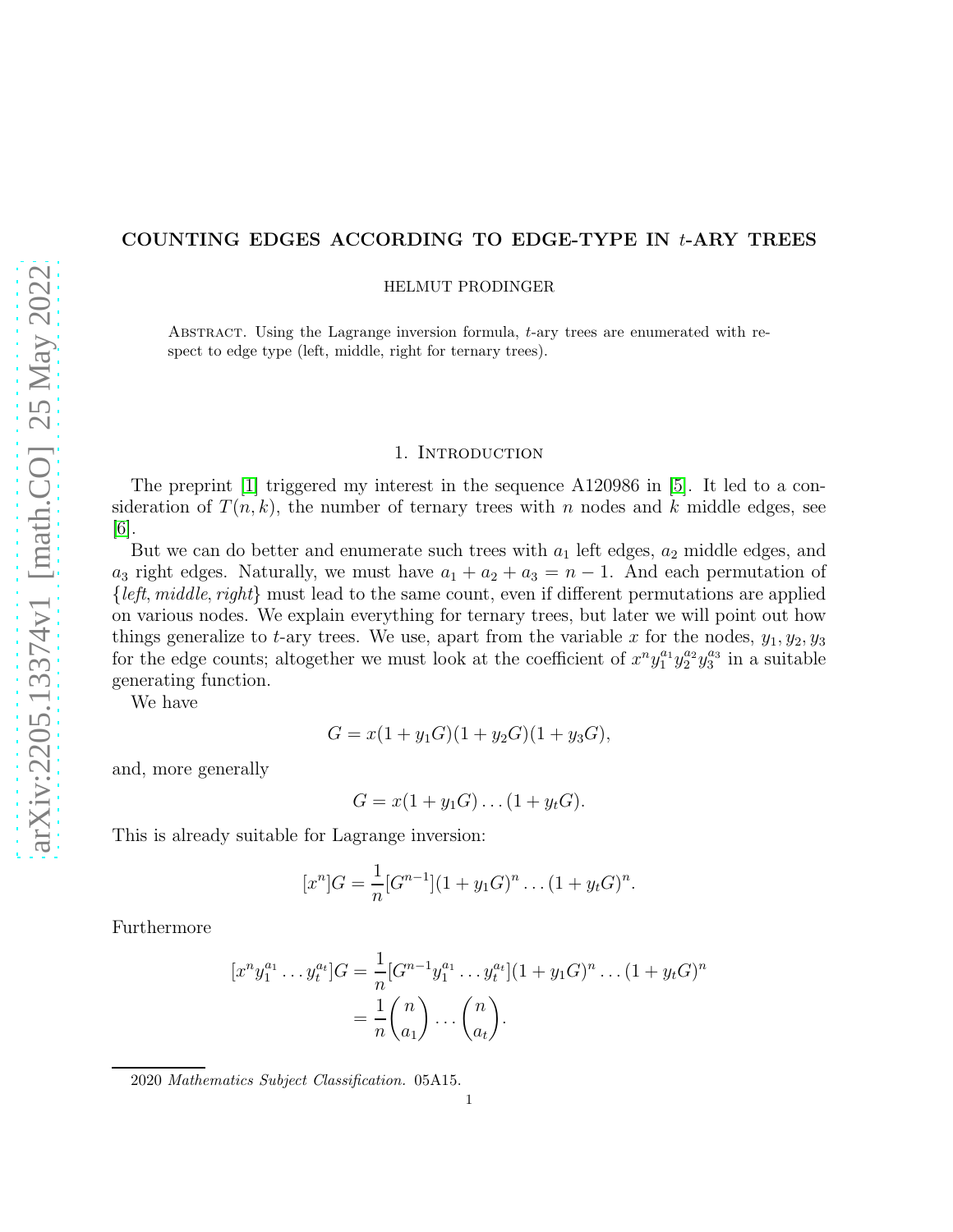#### 2 HELMUT PRODINGER

# 2. Wave or particle aka lattice path or tree

Sometimes lattice paths work better than trees, sometimes it is the other way around. Strehl's paths [\[3\]](#page-1-3) seem to work better than Kemp's trees [\[2\]](#page-1-4), but the trees in [\[4\]](#page-1-5) work better that the paths in [\[4\]](#page-1-5). There are many examples, and the pendulum can go both ways.

One can see from the picture that the trees do sit on different levels, so counting the middle edges cannot be directly justified by counting the residue classes  $\mod t$  of the downsteps. However, with our previous argument about the permutations and the large symmetries, even such an approach is feasible.



FIGURE 1. Ternary tree represented as a lattice path

#### 3. ORDERED SEQUENCES OF  $t$ -ARY TREES

We think about  $m$  t-ary trees, and a giant root (not counted) holding them together. We assume that  $1 \leq m < t$  since then we can count the edges from the giant root to the regular root of each of the m trees. These edges are labelled by  $y_1, \ldots, y_m$ . Then the Lagrange inversion formula leads to

$$
\frac{m}{n} {n \choose a_1-1} \cdots {n \choose a_m-1} \cdot {n \choose a_{m+1}} \cdots {n \choose a_t}.
$$

## 4. Conclusion

We hope to report on applications soon.

## **REFERENCES**

- <span id="page-1-4"></span><span id="page-1-0"></span>[1] A. Burstein. The Distribution of peak heights modulo k and double descents on k-Dyck paths-project. arXiv:2009.00760 2020.
- <span id="page-1-3"></span>[2] R. Kemp. On the number of deepest nodes in ordered trees. Discrete Math., 81 (1990) 247–258.
- <span id="page-1-5"></span>[3] V. Strehl. Two short proofs of Kemp's identity for rooted plane trees. European J. Combin., 5 (1984) 373–376.
- [4] N. T. Cameron and J. E. McLeod. Returns and hills on generalized Dyck paths. Journal of Integer Sequences, 19:Article 16.6.1 (28 pages), 2016.
- <span id="page-1-2"></span><span id="page-1-1"></span>[5] The online encyclopedia of integer sequences. [http://oeis.org.](http://oeis.org)
- [6] H. Prodinger. Counting ternary trees according to the number of middle edges and factorizing into (3/2)-ary trees. Asian-European Journal of Mathematics, to appear, 2023.
- [7] H. Prodinger. Returns, hills, and t-ary trees, Journal of Integer sequences 19, Article 16.2.2. 2016.